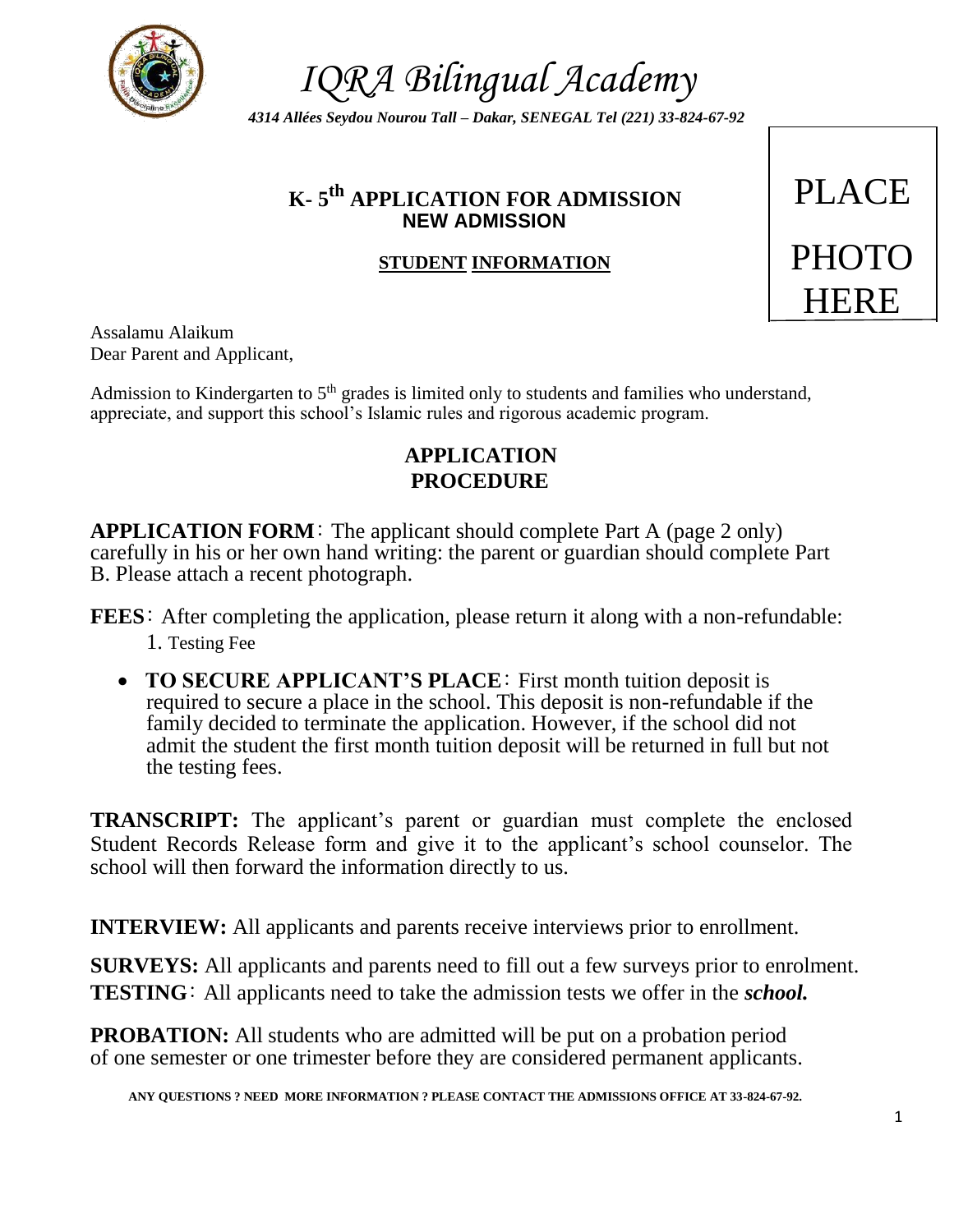

*4314 Allées Seydou Nourou Tall – Dakar, SENEGAL Tel (221) 33-824-67-92*

# **APPLICATION FOR ADMISSION NEW ADMISSION**

**PART A. To be filled out by students grades K - 5. To complete your answers, write on the back of this page.**

- 1. First and middle names \_\_\_\_\_\_\_\_\_\_\_\_\_\_\_\_\_\_\_\_\_\_\_\_\_\_\_\_\_\_\_\_\_\_ 2. Last name \_\_\_\_\_\_\_\_\_\_\_\_\_\_\_\_\_\_\_\_\_\_\_\_\_\_\_\_\_\_\_\_\_\_\_\_\_\_\_\_\_\_\_
- 3. Birthdate\_\_\_\_\_\_\_\_\_\_\_\_\_\_\_\_\_\_\_\_\_\_\_\_\_\_ Boy or girl\_\_\_\_\_\_\_\_\_
- 4. **Kindergarten and Grade 1 students (only):** Draw a picture of your new school in the box below. (Be ready to explain your drawing to the teacher.)

# **Students in Grades 2- 5 (ONLY)**

- 5. What is your favorite subject?
- 6. What do you like to do in your free time ? \_\_\_\_\_\_\_\_\_\_\_\_\_\_\_\_\_\_\_\_\_\_\_\_\_\_\_\_\_\_\_\_\_\_
- 7. What surahs of Qur'aan do you know ? \_\_\_\_\_\_\_\_\_\_\_\_\_\_\_\_\_\_\_\_\_
- 8. What is your best friend's name ? Where does your best friend live?
- 9. Explain in the space below using your own words. Why do you want to be an IQRA Bilingual Academy student ?

2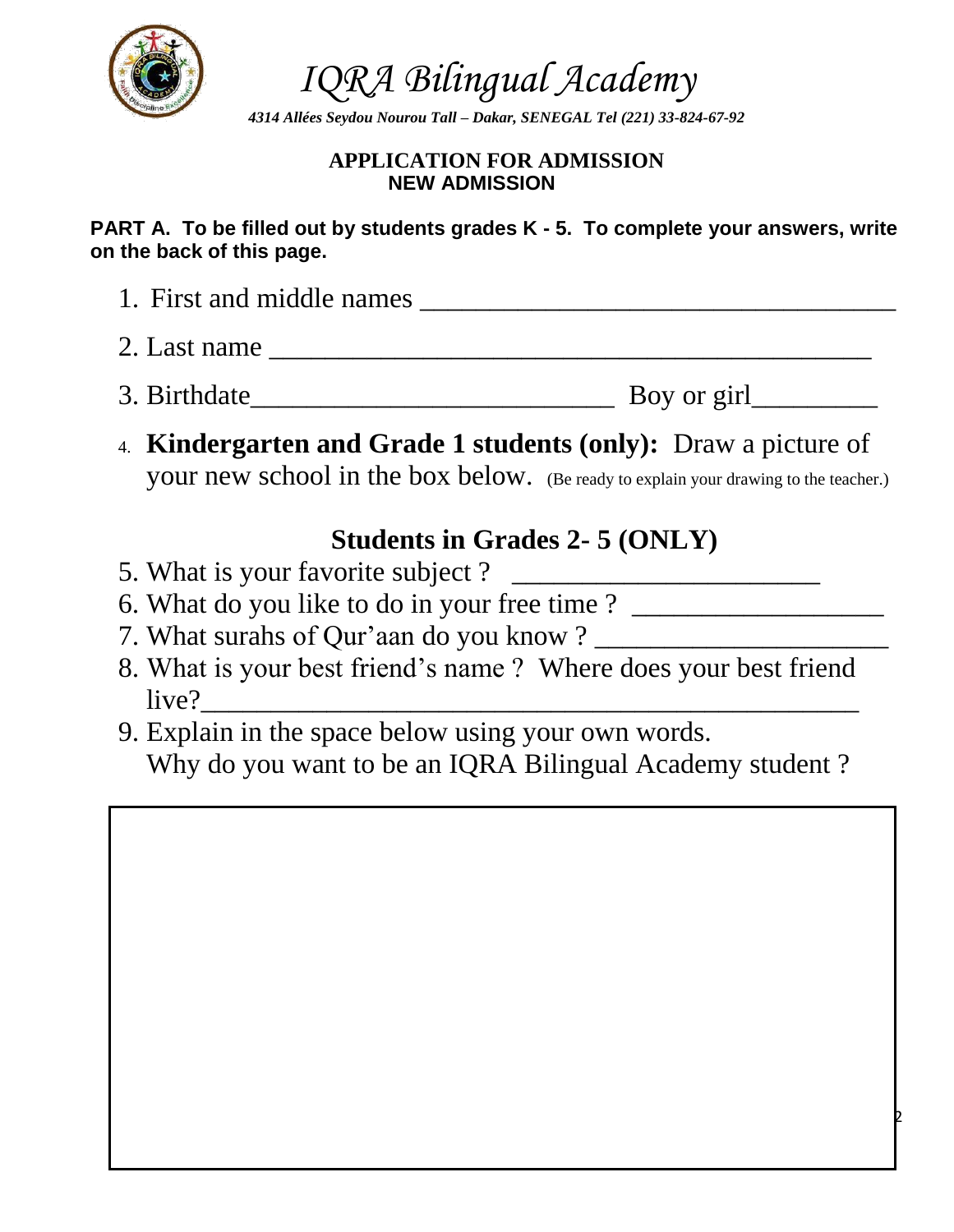

*4314 Allées Seydou Nourou Tall – Dakar, SENEGAL Tel (221) 33-824-67-92*

# **Kindergarten -5 th grade APPLICATION FOR ADMISSION NEW ADMISSION**

### **Part B. To be completed by the parent. Please use the back of this page to complete your answers.**

### **PARENTAL QUESTIONNAIRE AND CONFIDENTIAL PRELIMINARY HEALTH REPORT**

- **1.** What would you like to see your child accomplish through his or her education at *IQRA Bilingual Academy?*
- *2.* Which of your child's qualities do you respect and admire most?
- 3. In extracurricular activities does your child generally continue with his or her own interests once begun? YES NO
- 4. How does your child usually spend his/her free time?
- 5. Is there an area of potential in our child that you would especially like developed further?
- 6. Is there any academic area or areas in which you would particularly like to see your child improve?
- 7. What type of things upset your child?
- 8. What challenges have you seen your child overcome in the last year ?
- 9. Can your child read Arabic ? YES NO
- 10. What surahs has your child completed in the last year ?

### **If the answer to any of the questions is "yes", please explain in full on the back of this paper**.

| 9.   | Has your child ever had physical, mental, emotional, scholastic, or disciplinary difficulties? |      | YES NO |
|------|------------------------------------------------------------------------------------------------|------|--------|
| 10.  | Has he or she ever been prescribed Ritalin or any other drug for hyperactivity?                | YES. | NO.    |
| -11. | Are there any restrictions regarding his or her physical activities?<br>YES                    | NO.  |        |

### *I certify that all above statements are true to the best of my knowledge.*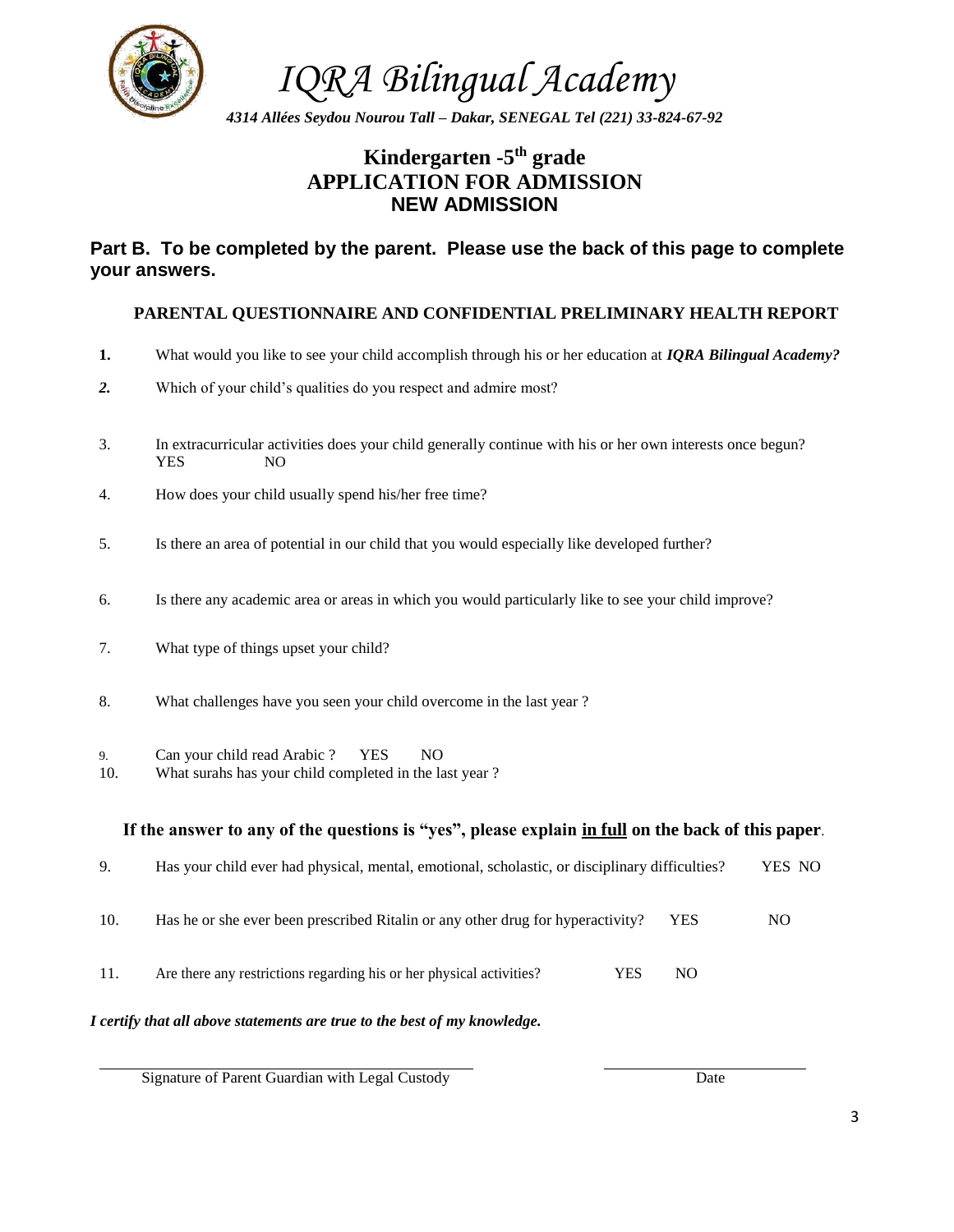

*4314 Allées Seydou Nourou Tall – Dakar, SENEGAL Tel (221) 33-824-67-92*

### **STUDENT INFORMATION**

| Student               |                                                   |       |         |          | <b>Grade entering</b> |         |     |
|-----------------------|---------------------------------------------------|-------|---------|----------|-----------------------|---------|-----|
|                       | Last                                              | First |         | Middle   |                       |         |     |
| Address               |                                                   |       |         |          |                       | Zip     |     |
|                       | Birthday                                          |       |         |          |                       |         |     |
| Birthplace            |                                                   |       |         |          | Age Sex               | M or    | – F |
| City                  | State                                             |       | Country |          |                       |         |     |
| <b>SCHOOL HISTORY</b> |                                                   |       |         |          |                       |         |     |
| School last attended  |                                                   |       |         | Public   | Private               |         |     |
| Address               | <u> 1980 - Johann Barbara, martxa alemaniar a</u> |       |         |          |                       |         |     |
|                       | Grade in which enrolled                           |       | Phone ( |          |                       |         |     |
|                       | List all the schools attended by the child        |       |         |          |                       |         |     |
| <b>School</b>         | <b>Address</b>                                    |       |         | Grade(s) |                       | Year(s) |     |
|                       |                                                   |       |         |          |                       |         |     |
|                       |                                                   |       |         |          |                       |         |     |
|                       |                                                   |       |         |          |                       |         |     |

### **STUDENT DEVELOPMENTAL INFORMATION**

Does any of following factors applies in your child's life: absence of father or mother, adoption, in -laws or grandparents in the home, unusual accidents or serious illness, disability, or other?

Comments **Comments** 

Does your child have any limitations, which would hinder him/her from normal progress in a regular classroom situation? If so explain

| What countries has your child lived in other than |                        |  |
|---------------------------------------------------|------------------------|--|
| United States?                                    |                        |  |
| If so, Where?                                     | When $&$ for How Long? |  |

What is the predominant language in your home? \_\_\_\_\_\_\_\_\_\_\_\_\_\_\_\_\_\_\_\_\_\_\_\_\_\_\_\_\_\_\_\_\_\_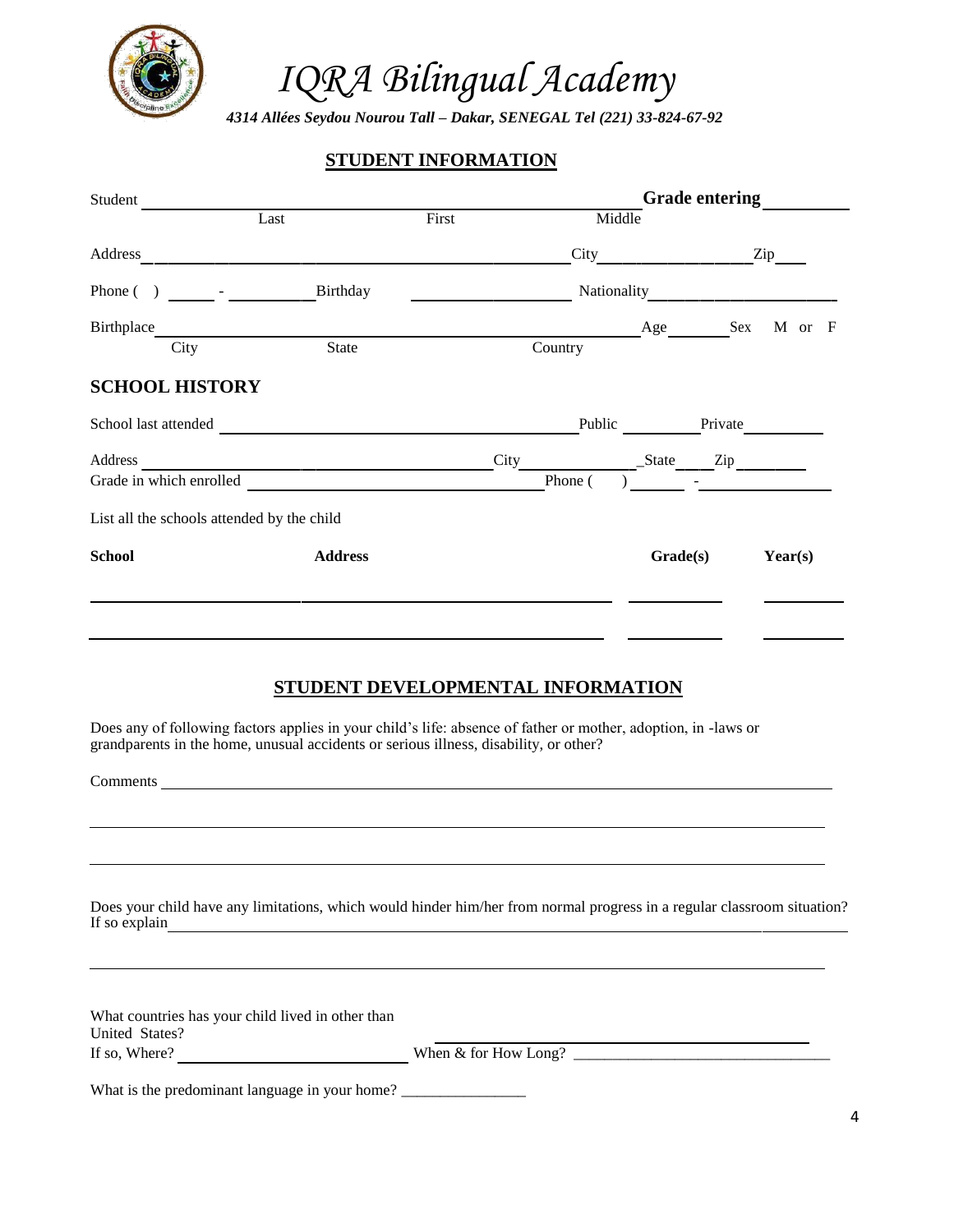

*4314 Allées Seydou Nourou Tall – Dakar, SENEGAL Tel (221) 33-824-67-92*

|        | Mother? |                                                                                                                                                                                                                                                                                                                                                                                                                                                                       |
|--------|---------|-----------------------------------------------------------------------------------------------------------------------------------------------------------------------------------------------------------------------------------------------------------------------------------------------------------------------------------------------------------------------------------------------------------------------------------------------------------------------|
|        |         |                                                                                                                                                                                                                                                                                                                                                                                                                                                                       |
|        |         |                                                                                                                                                                                                                                                                                                                                                                                                                                                                       |
|        |         |                                                                                                                                                                                                                                                                                                                                                                                                                                                                       |
|        |         |                                                                                                                                                                                                                                                                                                                                                                                                                                                                       |
|        |         |                                                                                                                                                                                                                                                                                                                                                                                                                                                                       |
|        |         |                                                                                                                                                                                                                                                                                                                                                                                                                                                                       |
| street | city    | zip                                                                                                                                                                                                                                                                                                                                                                                                                                                                   |
|        |         |                                                                                                                                                                                                                                                                                                                                                                                                                                                                       |
|        |         |                                                                                                                                                                                                                                                                                                                                                                                                                                                                       |
|        |         | Phone ( )                                                                                                                                                                                                                                                                                                                                                                                                                                                             |
|        |         |                                                                                                                                                                                                                                                                                                                                                                                                                                                                       |
|        | City    | Zip                                                                                                                                                                                                                                                                                                                                                                                                                                                                   |
|        |         |                                                                                                                                                                                                                                                                                                                                                                                                                                                                       |
|        |         |                                                                                                                                                                                                                                                                                                                                                                                                                                                                       |
|        |         |                                                                                                                                                                                                                                                                                                                                                                                                                                                                       |
|        |         |                                                                                                                                                                                                                                                                                                                                                                                                                                                                       |
|        |         |                                                                                                                                                                                                                                                                                                                                                                                                                                                                       |
|        |         |                                                                                                                                                                                                                                                                                                                                                                                                                                                                       |
|        |         |                                                                                                                                                                                                                                                                                                                                                                                                                                                                       |
|        |         |                                                                                                                                                                                                                                                                                                                                                                                                                                                                       |
|        |         |                                                                                                                                                                                                                                                                                                                                                                                                                                                                       |
| Age    | Name    | Age                                                                                                                                                                                                                                                                                                                                                                                                                                                                   |
|        |         |                                                                                                                                                                                                                                                                                                                                                                                                                                                                       |
|        |         |                                                                                                                                                                                                                                                                                                                                                                                                                                                                       |
|        |         |                                                                                                                                                                                                                                                                                                                                                                                                                                                                       |
|        |         | <u> 1980 - Andrea Andrew Maria (h. 1980).</u><br>List languages in which your child is proficient_________________________________<br>Father's Name Phone ( )<br>Mother's Name<br>Employer<br><u>Employer</u><br>Brothers and Sisters (Please list below) Please indicate any IQRA students among your siblings of applicant.<br><u> 2000 - Andrea Andrew Amerikaanse Amerikaanse konstantinoplebing († 2001)</u><br><u> 2001 - Andrea Andrew Alexandro (h. 1952)</u> |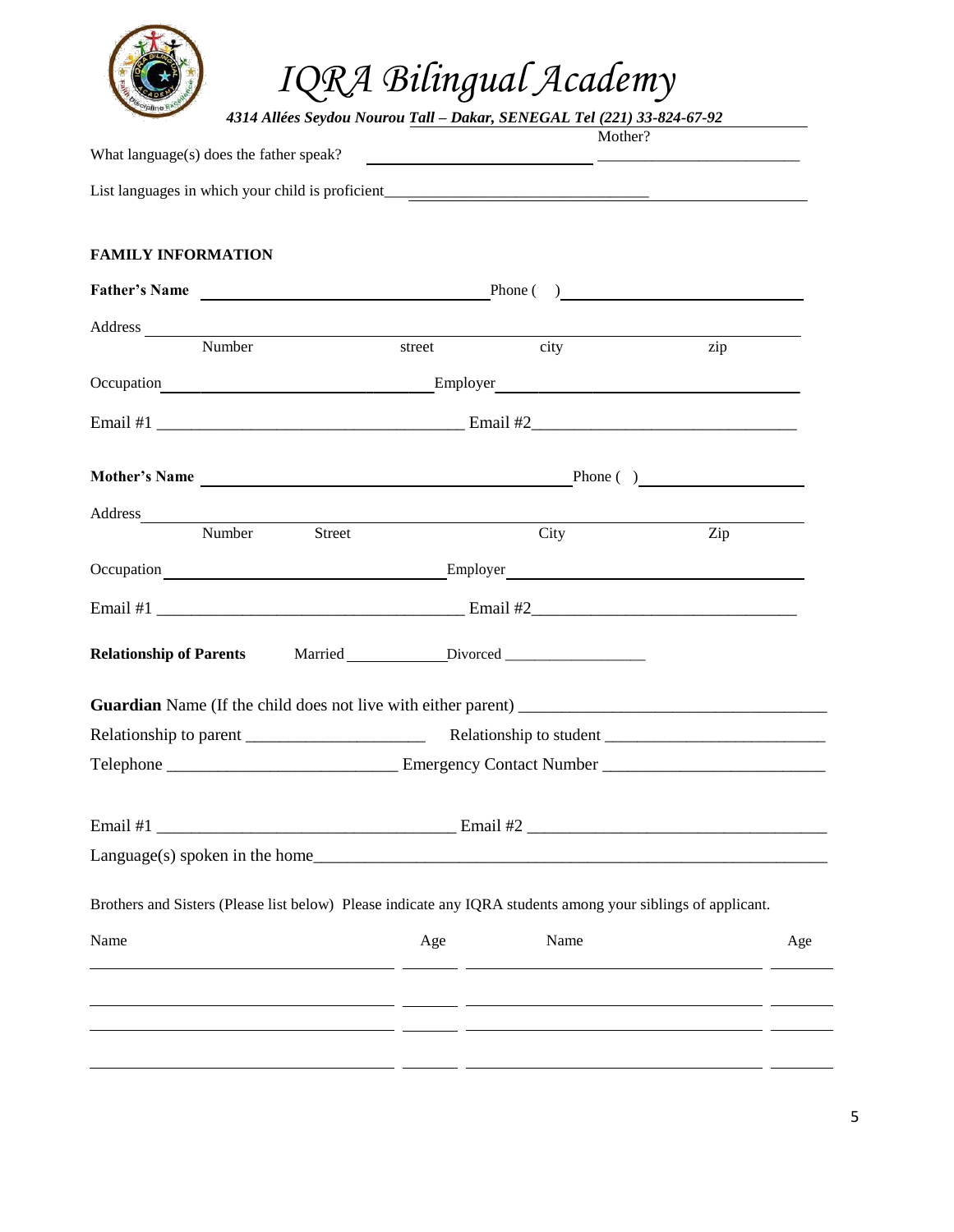

*4314 Allées Seydou Nourou Tall – Dakar, SENEGAL Tel (221) 33-824-67-92* **APPLICATION STATEMENTS**

#### **PARENT AGREEMENT**

- I agree to abide by all school policies and procedures. I understand that my child is accepted on a provisional basis subject to his her/her assessment and performance in class.
- Students must respect each other, obey teachers, and demonstrate Islamic manners and behavior.
- Parents will provide an Islamic environment at home and be good models for their children.
- Parents will actively participate in school programs; parent-teachers, fundraising, and will do volunteer work for the school when requested.
- It is our tradition in our school staff and the media to use images of individual students and groups of students to commemorate events and to promote various educational, sports and cultural events. I consent to having photographs and work samples of my child(ren) used by IQRA Bilingual Academy in the yearbook, newsletters and other promotional material.
- Students' names, images and comments may also be published I the school yearbook or newsletter, and in material such as newsletters, brochures, annual reports or in the news media such as local newsletters and on rare occasions, videos, DVDs, or television footage.
- The school may prepare a family phone list (car pool list, class list, etc.) for a family directory. If you DO NOT want your phone number and address included, please send a letter to the principal.
- This information will be kept as part of your child's file as long as he/she attends our school. Please note that you are responsible for notifying the school should the status of your permission change.

I hereby make this application for my Son/Daughter

(First name) (Last name) for grade \_\_\_\_ in IQRA BA for 2018-2019 school year.

#### I CERTIFY THAT ALL INFORMATION IN THIS APPLICATION IS CORRECT.

#### I UNDERSTAND THAT IQRA BA CURRENTLY OFFERS AN AMERICAN AND INTERNATIONAL PROGRAM AND A HIGH SCHOOL AMERICAN DIPLOMA.

#### I UNDERSTAND THAT COMPLETION OF THIS APPLICATION DOES NOT GUARANTEE ENROLLMENT OF MY CHILD IN IQRA BILINGUAL ACADEMY.

\_\_\_\_\_\_\_\_\_\_\_\_\_\_\_\_\_\_\_\_\_\_\_\_\_\_\_\_\_\_\_\_\_\_\_\_ \_\_\_\_\_\_\_\_\_\_\_\_\_\_\_\_\_\_\_\_\_\_\_\_\_\_\_\_\_ Signature of Parent / Guardian Date ----------------------------------------------------------------------------------------- -------------------------------------------------- **Please do write below this space. For school use only:** \_\_\_ Registration Fee \_\_\_ Health Records \_\_\_ Application Received by \_\_\_\_\_\_\_\_\_\_\_\_\_\_\_ \_\_\_ Check \_\_\_ Birth Certificate \_\_\_ Cash \_\_\_ School Records Date Received \_\_\_\_\_\_\_\_\_\_\_\_\_\_\_\_\_\_\_\_\_\_\_\_\_\_\_ Placement Test Given on \_\_\_\_\_\_\_\_\_\_\_\_\_\_\_\_\_ Math Score \_\_\_\_ Reading Score \_\_\_\_ Date of Interview \_\_\_\_\_\_\_\_\_\_\_\_\_\_\_\_\_ Class Assigned to \_\_\_\_\_ Non-Conditional Conditional (Reason) \_\_\_\_\_\_\_\_\_\_\_\_\_\_\_\_\_\_\_\_\_\_\_\_\_\_\_\_\_\_\_\_\_\_\_\_ \_\_\_\_\_\_\_\_\_\_\_\_\_\_\_\_\_\_\_\_\_\_\_\_\_\_\_\_\_ Principal's Signature Date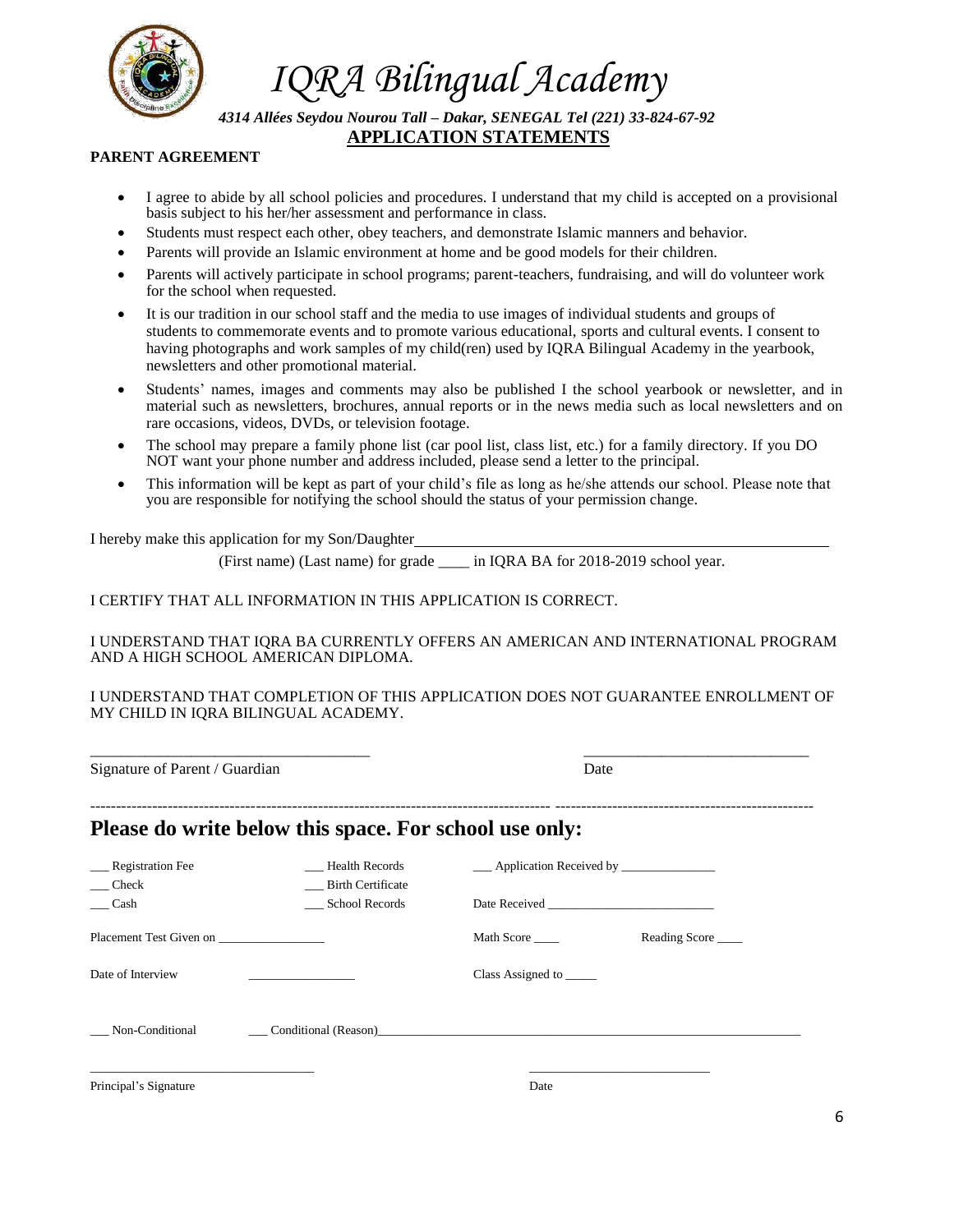

*4314 Allées Seydou Nourou Tall – Dakar, SENEGAL Tel (221) 33-824-67-92* **K- 5 th APPLICATION FOR ADMISSION (NEW)**

# **HEALTH HISTORY**

History to be filled out By Parent Circle Correct Statements and Return to School When Completed

## **CHILD'S NAME**

DATE BIRTH DATE

| A- PREGNANCY AND BIRTH                                                                  |                | Circle Correct Answer |
|-----------------------------------------------------------------------------------------|----------------|-----------------------|
|                                                                                         | N <sub>o</sub> | Yes                   |
| 2. Did the baby come on times?                                                          | Yes            | N <sub>0</sub>        |
| 3. What was the birth weight?                                                           |                |                       |
|                                                                                         | N <sub>0</sub> | <b>Yes</b>            |
|                                                                                         | N <sub>0</sub> | <b>Yes</b>            |
| B. FEEDING AND DIGESTION                                                                |                |                       |
| 1. Was there severe colic or any unusual feeding problems the first three months?-----  | N <sub>o</sub> | Yes                   |
| 2. Is your child's appetite usually good?                                               | N <sub>0</sub> | Yes                   |
| Is it good now?                                                                         |                |                       |
| 3. Do any foods disagree with him/her?                                                  | N <sub>0</sub> | Yes                   |
| 4. Does he/she often have diarrhea?                                                     | N <sub>o</sub> | Yes                   |
| Has constipation ever been much of a                                                    |                |                       |
| 5. problem?                                                                             | N <sub>0</sub> | Yes                   |
| 6. Does your child eat a wide variety of foods?                                         | N <sub>0</sub> | Yes                   |
| 7. Does he/she take vitamins with $\Box$ Iron?<br>$\Box$ Fluoride?                      |                |                       |
| 8. Does your child frequently eat clay, paint chips, dirt or any thing else that is not |                |                       |
| usually considered food?                                                                | N <sub>0</sub> | Yes                   |
| 9. What type of milk does your child drink?                                             |                |                       |
|                                                                                         |                |                       |

#### **C. FAMILY HISTORY**

| 1. Circle any of the following diseases that this child's parents, grandparents, aunts, uncles, |            |     |
|-------------------------------------------------------------------------------------------------|------------|-----|
| Brothers, sisters have had:                                                                     |            |     |
| Tuberculosis, diabetes. Asthma. Heart disease, High blood Pressure, allergy, Seizures. Cancer,  |            |     |
| Mental illness, Inherited Diseases.                                                             |            |     |
|                                                                                                 | <b>Yes</b> | No  |
|                                                                                                 | No         | Yes |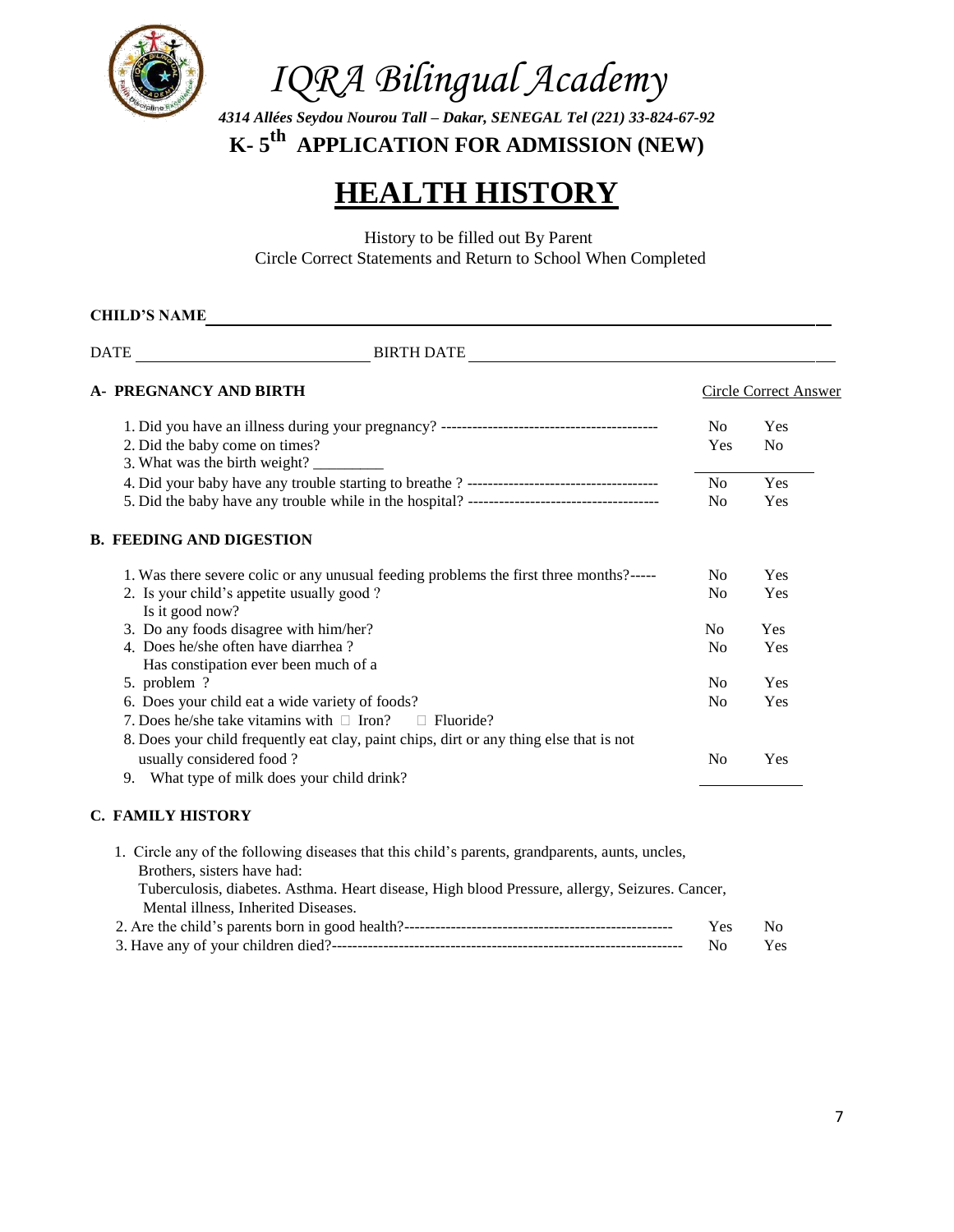

#### **D. INFECTIONS. ILLNESSES. MISCELLANEOUS PROBLEMS AND DEVELOPMENT**

|                                                                                           |                | <b>Yes</b> |  |
|-------------------------------------------------------------------------------------------|----------------|------------|--|
| 2. Does he/she usually have more than three colds or throat infections a year with fever? | No.            | Yes.       |  |
|                                                                                           |                |            |  |
|                                                                                           | N <sub>0</sub> | Yes        |  |
|                                                                                           | N <sub>0</sub> | Yes        |  |
|                                                                                           | N <sub>0</sub> | Yes        |  |
| 8.                                                                                        | N <sub>0</sub> | Yes        |  |
|                                                                                           | <b>Yes</b>     | No.        |  |
|                                                                                           | No.            | <b>Yes</b> |  |

11. Circle any of the following that your child has had:

| "Red" or "hard" Measles,     |
|------------------------------|
| Whooping Cough,              |
| German Or three-day Measles, |
| Serious Accidents.           |
| broken bones.                |
| Pneumonia,                   |
| removal of Tonsils and       |
| Adenoids,                    |
| Other Operations – What?     |
| Other Diseases - What?       |
| Hospitalization – Reason?    |

#### **E. ALLERGIES**

|                                                                                             | <b>Yes</b> | No.        |
|---------------------------------------------------------------------------------------------|------------|------------|
|                                                                                             | Nο         | <b>Yes</b> |
|                                                                                             | No         | Yes:       |
| 4. Has he/she had any allergies or reactions to any medicines or injections, immunizations? |            |            |
|                                                                                             |            | Yes.       |

#### **F. EMOTIONAL PROBLEMS**

|                                                                                                          | No. | Yes |
|----------------------------------------------------------------------------------------------------------|-----|-----|
|                                                                                                          | Yes | No. |
| 3. Circle any of the following which your child has: Nail Biting, Thumb Sucking, Nightmares. Bad Temper. |     |     |
| Irritable, Wets Bed. Won't mind, Cant Toilet Train, speech problems, Breath holding, Jealousy.           |     |     |

| <b>Parent Signature</b> |  |  |
|-------------------------|--|--|
|                         |  |  |
|                         |  |  |